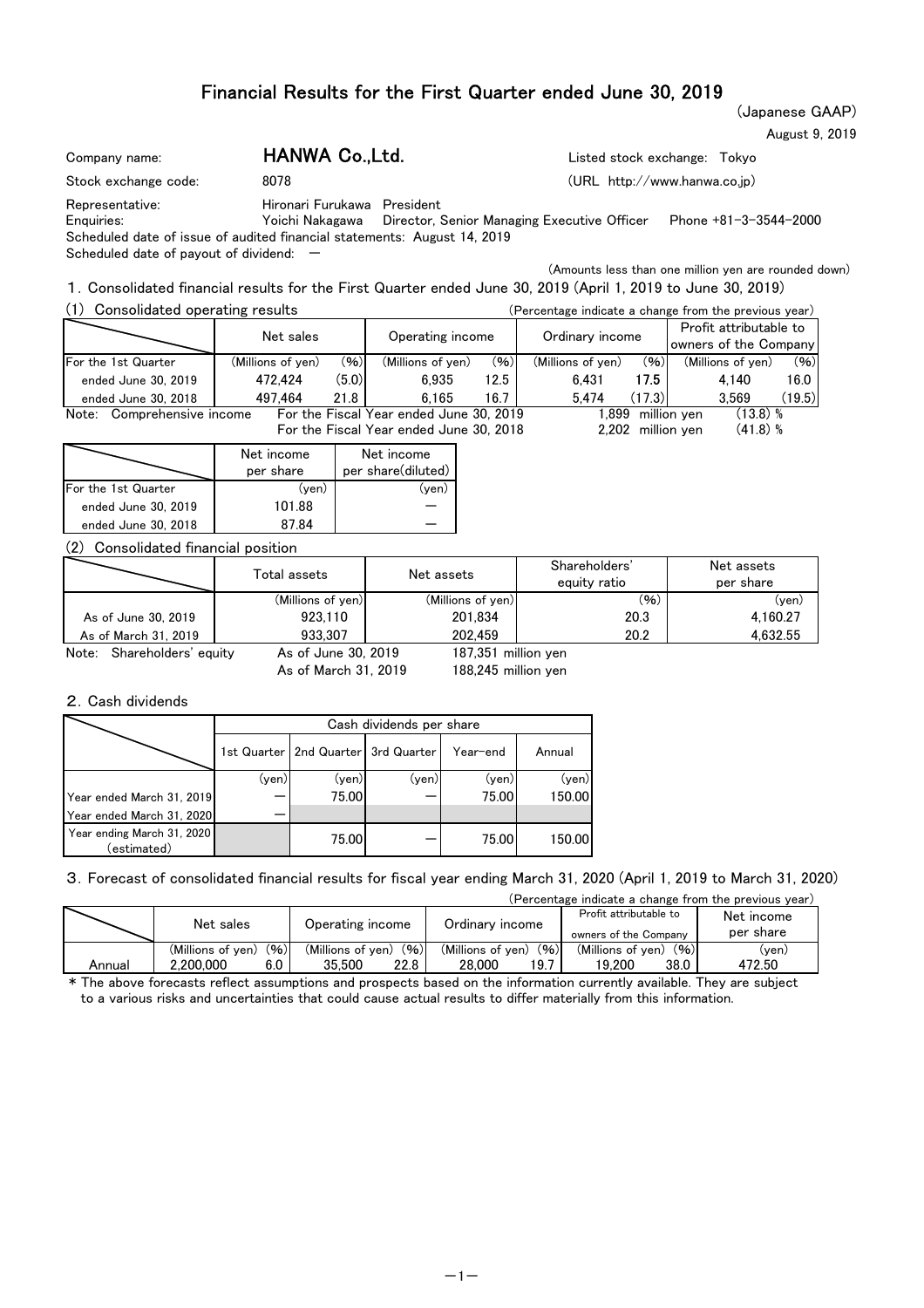# 《Consolidated Balance Sheets》

|                                                                                                                | (Amounts less than one million yen are rounded down)<br>Millions of yen |                 |  |  |  |  |
|----------------------------------------------------------------------------------------------------------------|-------------------------------------------------------------------------|-----------------|--|--|--|--|
|                                                                                                                | March 31, 2019                                                          | June 30, 2019   |  |  |  |  |
| <b>Assets</b>                                                                                                  |                                                                         |                 |  |  |  |  |
| <b>Current assets;</b>                                                                                         |                                                                         |                 |  |  |  |  |
| Cash and deposits                                                                                              | 59,307                                                                  | 63.494          |  |  |  |  |
| Trade notes and accounts receivable                                                                            | 416,394                                                                 | 392,229         |  |  |  |  |
| Electronically recorded monetary claims                                                                        | 36,637                                                                  | 44,122          |  |  |  |  |
| Securities                                                                                                     | 1,190                                                                   | 1,162           |  |  |  |  |
| Inventories                                                                                                    | 140,633                                                                 | 140,666         |  |  |  |  |
| Other                                                                                                          | 71,328                                                                  | 77,960          |  |  |  |  |
| Allowance for doubtful receivables<br>Total current assets                                                     | (504)                                                                   | (483)           |  |  |  |  |
|                                                                                                                | 724,987                                                                 | 719,151         |  |  |  |  |
| Investments and noncurrent receivables;                                                                        |                                                                         |                 |  |  |  |  |
| Investment securities                                                                                          | 101,900                                                                 | 92,917          |  |  |  |  |
| Other                                                                                                          | 33,853                                                                  | 32,949          |  |  |  |  |
| Allowance for doubtful receivables                                                                             | (1,327)                                                                 | (1, 373)        |  |  |  |  |
| Total investments and other assets                                                                             | 134,426                                                                 | 124,493         |  |  |  |  |
| Property and equipment;                                                                                        |                                                                         |                 |  |  |  |  |
| Land                                                                                                           | 33,864                                                                  | 34.221          |  |  |  |  |
| Other                                                                                                          | 34,997                                                                  | 39,661          |  |  |  |  |
| Total property and equipment                                                                                   | 68,862                                                                  | 73,883          |  |  |  |  |
|                                                                                                                |                                                                         |                 |  |  |  |  |
| Other assets                                                                                                   |                                                                         |                 |  |  |  |  |
| Intangible assets                                                                                              | 5,031                                                                   | 5,581           |  |  |  |  |
| Total other assets                                                                                             | 5,031<br>933,307                                                        | 5,581           |  |  |  |  |
| Total                                                                                                          |                                                                         | 923,110         |  |  |  |  |
| <b>Liabilities and Net Assets</b><br><b>Current liabilities:</b><br>Short-term loans payable                   | 92,851                                                                  | 111,506         |  |  |  |  |
| Current portion of bonds payable                                                                               | 10,021                                                                  | 10,021          |  |  |  |  |
| Trade notes and accounts payable                                                                               | 280,858                                                                 | 230,176         |  |  |  |  |
| Electronically recorded obligations                                                                            | 4,964                                                                   | 18,582          |  |  |  |  |
| Accrued bonuses                                                                                                | 2,647                                                                   | 1,503           |  |  |  |  |
| Provision for product warranties                                                                               | 253<br>3,486                                                            | 248             |  |  |  |  |
| Income taxes payable<br>Other                                                                                  | 59,833                                                                  | 2,222<br>71,508 |  |  |  |  |
| Total current liabilities                                                                                      | 454.916                                                                 | 445,770         |  |  |  |  |
|                                                                                                                |                                                                         |                 |  |  |  |  |
| Noncurrent liabilities;                                                                                        |                                                                         |                 |  |  |  |  |
| Long-term loans payable                                                                                        | 208,936                                                                 | 208,847         |  |  |  |  |
| Bonds payable<br>Retirement benefits liabilities                                                               | 50,034<br>5,950                                                         | 50,034<br>5,974 |  |  |  |  |
| Other                                                                                                          | 11,010                                                                  | 10,649          |  |  |  |  |
| Total noncurrent liabilities                                                                                   | 275,931                                                                 | 275,506         |  |  |  |  |
|                                                                                                                |                                                                         |                 |  |  |  |  |
| Net assets                                                                                                     |                                                                         |                 |  |  |  |  |
| Shareholders' equity;                                                                                          |                                                                         |                 |  |  |  |  |
| Common stock                                                                                                   | 45,651                                                                  | 45,651          |  |  |  |  |
| Retained earnings                                                                                              | 139,036                                                                 | 140,128         |  |  |  |  |
| Treasury stock                                                                                                 | (3,737)                                                                 | (3,727)         |  |  |  |  |
| Total shareholders' equity                                                                                     | 180,949                                                                 | <u>182,051</u>  |  |  |  |  |
| Accumulated other comprehensive income;<br>Valuation difference on available-for-sale securities, net of taxes | 10,800                                                                  | 9,485           |  |  |  |  |
| Deferred gains or losses on hedges, net of taxes                                                               | 61                                                                      | 62              |  |  |  |  |
| Land revaluation difference, net of taxes                                                                      | 3,343                                                                   | 3,343           |  |  |  |  |
| Foreign currency translation adjustments                                                                       | (1, 435)                                                                | (2,290)         |  |  |  |  |
| Remeasurements of defined benefit plans                                                                        | (5, 473)                                                                | (5,300)         |  |  |  |  |
| Total accumulated other comprehensive income                                                                   | 7,295                                                                   | 5,300           |  |  |  |  |
| Non-controlling interests                                                                                      | 14,214                                                                  | 14,482          |  |  |  |  |
| Total net assets                                                                                               | 202,459                                                                 | 201,834         |  |  |  |  |
| Total                                                                                                          | 933,307                                                                 | 923,110         |  |  |  |  |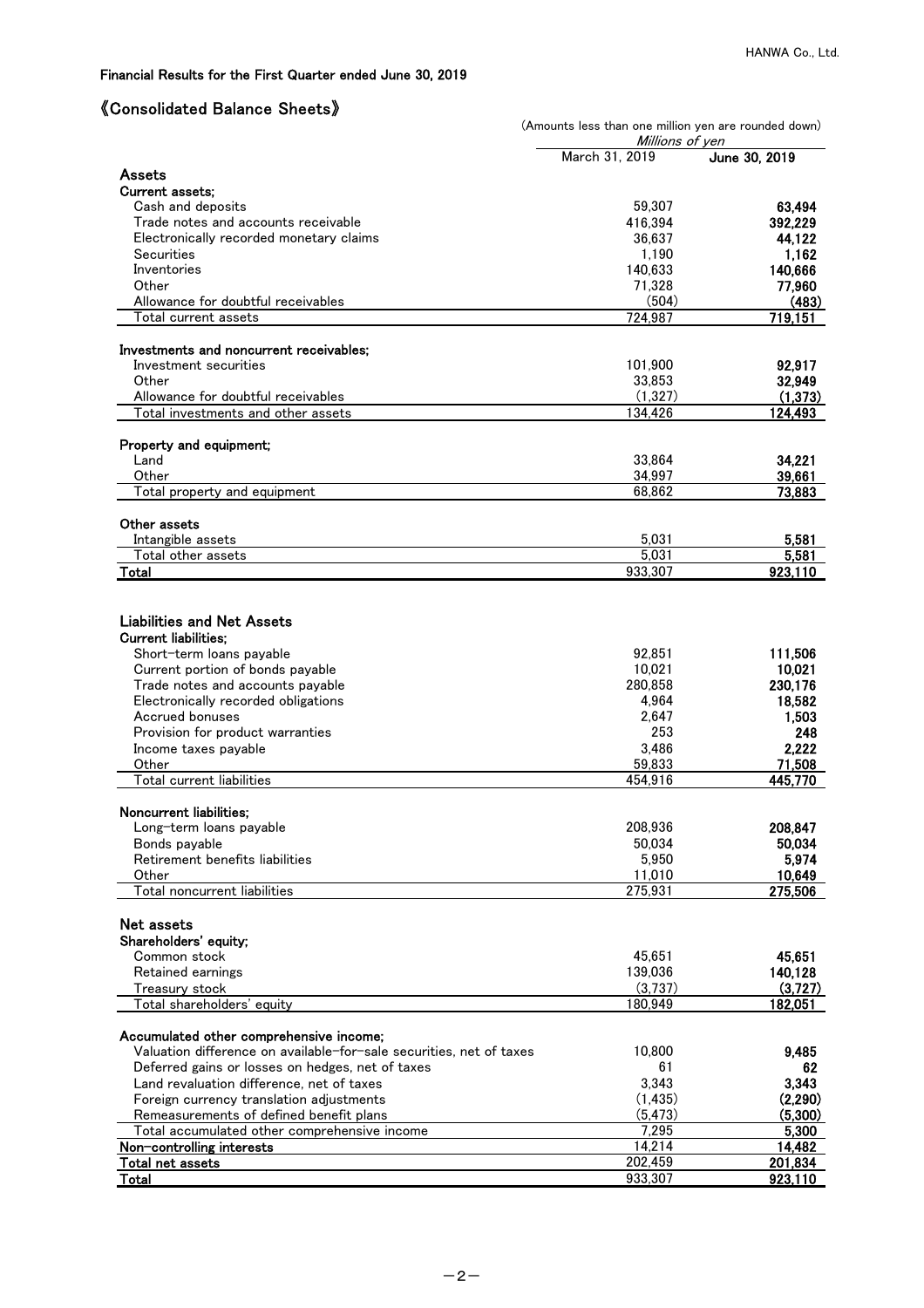## 《Consolidated Statements of Income and Comprehensive Income》

(Amounts less than one million yen are rounded down)

|                                                                                                | Millions of yen |               |
|------------------------------------------------------------------------------------------------|-----------------|---------------|
|                                                                                                | Year ended      | Year ended    |
|                                                                                                | June 30, 2018   | June 30, 2019 |
| Net sales                                                                                      | 497,464         | 472,424       |
| Cost of sales                                                                                  | 479,028         | 452,479       |
| Gross profit                                                                                   | 18,436          | 19,945        |
|                                                                                                |                 |               |
| Selling, general and administrative expenses                                                   | 12,270          | 13,010        |
| <b>Operating income</b>                                                                        | 6,165           | 6,935         |
| Other income:                                                                                  |                 |               |
| Interest income                                                                                | 482             | 521           |
| Dividend income                                                                                | 787             | 1,069         |
| Share of profit of entities accounted for using equity methoc                                  |                 | 24            |
| Other                                                                                          | 345             | 328           |
| Total other income                                                                             | 1,615           | 1.943         |
| Other expenses;                                                                                |                 |               |
| Interest expense                                                                               | 1,018           | 1.476         |
| Share of loss of entities accounted for using equity methoc                                    | 357             |               |
| Foreign exchange loss                                                                          | 539             | 610           |
| Other                                                                                          | 390             | 359           |
| Total other expenses                                                                           | 2,306           | 2,446         |
| <b>Ordinary income</b>                                                                         | 5.474           | 6,431         |
| Extraordinary income;<br>Gain on sales of property and equipment<br>Total extraordinary income |                 | 162<br>162    |
| <b>Extraordinary loss;</b>                                                                     |                 |               |
| Loss on valuation of investment securities                                                     | 137             | 334           |
| Total extraordinary loss                                                                       | 137             | 334           |
| Income before income taxes                                                                     | 5,337           | 6,260         |
| Income taxes                                                                                   | 1,997           | 2,141         |
| Net income                                                                                     | 3,340           | 4.119         |
| Net income attributable to                                                                     |                 |               |
| Owners of the parent                                                                           | 3,569           | 4,140         |
| non-controlling interests                                                                      | (229)           | (21)          |
| <b>Other Comprehensive Income</b>                                                              |                 |               |
| Valuation difference on available-for-sale securities, net of taxes                            | 202             | (1,313)       |
| Deferred gains or losses on hedges, net of taxes                                               | 14              | 1             |
| Foreign currency translation adjustment                                                        | (830)           | (859)         |
| Remeasurements of defined benefit plans, net of taxes                                          | 180             | 178           |
| Share of other comprehensive income of entities accounted for                                  |                 |               |
| using equity method                                                                            | (704)           | (227)         |
| Total other comprehensive income                                                               | (1, 137)        | (2,219)       |
| <b>Comprehensive Income</b>                                                                    | 2,203           | 1,899         |
| Comprehensive income attributable to;                                                          |                 |               |
| Owners of the parent                                                                           | 2,694           | 1,977         |
| non-controlling interests                                                                      | (491)           | (78)          |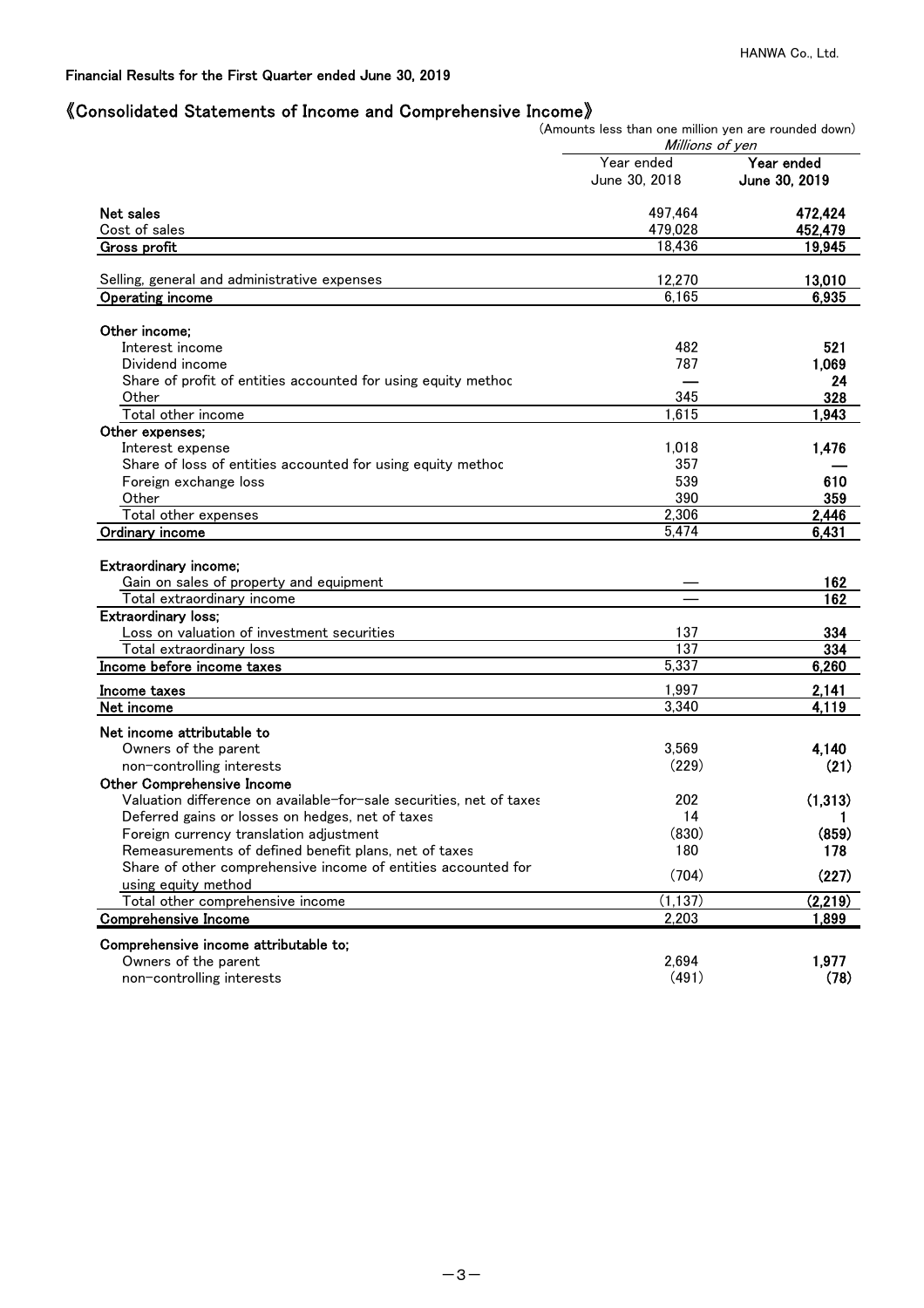#### Financial Results for the First Quarter ended June 30, 2019

#### 《Segment information》

Segment information by business category for the 1st Quarter ended June 30, 2018 and 2019, is as follows: (Amounts less than one million yen are rounded down)

| 1st Quarter ended June 30, 2018 |  |  |
|---------------------------------|--|--|

| 1st Quarter ended June 30, 2018 |         |                  |                             |                    |                          |                                   |                 |        |         |            | Millions of yen    |
|---------------------------------|---------|------------------|-----------------------------|--------------------|--------------------------|-----------------------------------|-----------------|--------|---------|------------|--------------------|
|                                 |         |                  |                             | Reportable segment |                          |                                   |                 |        |         |            |                    |
|                                 | Steel   | Primary<br>Metal | Metal<br>Foods<br>Recycling |                    | Petroleum<br>& chemicals | Overseas<br>sales<br>subsidiaries | $Sub-$<br>total | Other  | Total   | Adiustment | Consoli-<br>dated  |
| Net sales                       |         |                  |                             |                    |                          |                                   |                 |        |         |            |                    |
| Customers                       | 241.167 | 76.770           | 19.542                      | 27.187             | 56.963                   | 57.125                            | 478.758         | 18.706 | 497.464 |            | 497.464            |
| Inter-segment                   | 2.286   | 2.345            | .682                        | 294                | 2.544                    | 12.920                            | 22.073          | 493    | 22.566  | (22.566)   |                    |
| Total                           | 243.454 | 79.115           | 21.224                      | 27.482             | 59.508                   | 70.046                            | 500.831         | 19.199 | 520.031 |            | $(22.566)$ 497.464 |
| Segment income(loss)            | 4,418   | (566)            | 630                         | 580                | 471                      | 411                               | 5,945           | 71     | 6,017   | (542)      | 5,474              |

#### **1st Quarter ended June 30, 2019 Millions of yen**

|                      |         | Reportable segment |                    |        |                          |                                   |                 |        |         |            |                   |
|----------------------|---------|--------------------|--------------------|--------|--------------------------|-----------------------------------|-----------------|--------|---------|------------|-------------------|
|                      | Steel   | Primary<br>Metal   | Metal<br>Recycling | Foods  | Petroleum<br>& chemicals | Overseas<br>sales<br>subsidiaries | $Sub-$<br>total | Other  | Total   | Adiustment | Consoli-<br>dated |
| Net sales            |         |                    |                    |        |                          |                                   |                 |        |         |            |                   |
| Customers            | 238.686 | 59.292             | 21.118             | 26.392 | 48.027                   | 58.299                            | 451.816         | 20.608 | 472.424 |            | 472.424           |
| Inter-segment        | 2.504   | .021               | 381                | 312    | .643                     | 10.078                            | 15.941          | 649    | 16.591  | (16.591)   |                   |
| Total                | 241.191 | 60.313             | 21.499             | 26.704 | 49.670                   | 68.377                            | 467.758         | 21.258 | 489.016 |            | (16,591) 472,424  |
| Segment income(loss) | 3,979   | .567               | 998                | 225    | 700                      | 165                               | 7,637           | 242    | 880.'   | (1.448)    | 6,431             |

Notes:

1. "Other" comprises businesses that are not included in reportable segments, such as lumber section and machinery section.

2. Adjustments for segment income include inter-segment elimination and Group costs that have not been distributed to reportable segments. These group costs consist mainly of expenses of administrative departments.

3. Segment income or loss is adjusted between ordinary income on the consolidated statements of income and comprehensive income. 4. Since the 1st Quarter of the fiscal year, following the organizational change on April 1, 2019, Company reviewed the classification method for business segments and changed the reportable segments from "Metals & alloys" and "Non-ferrous metals" to "Primary Metal" and "Metal Recycling".

Segment information for the 1st Quarter of the previous fiscal year has been recomposed by the new classification method.